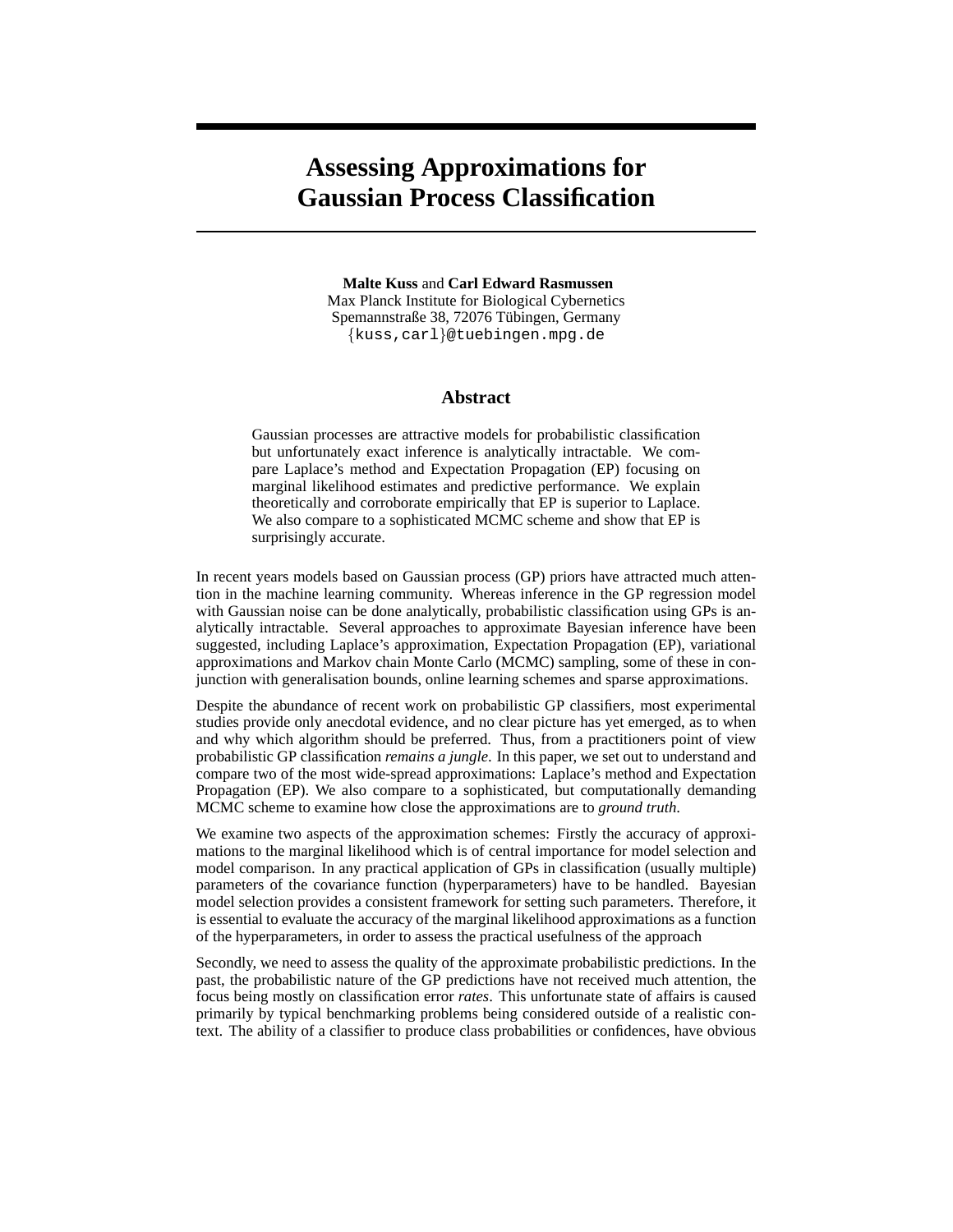relevance in most areas of application, eg. medical diagnosis. We evaluate the predictive distributions of the approximate methods, and compare to the MCMC gold standard.

## **1 The Gaussian Process Model for Binary Classification**

Let  $y \in \{-1, 1\}$  denote the class label of an input x. Gaussian process classification (GPC) is discriminative in modelling  $p(y|\mathbf{x})$  for given x by a Bernoulli distribution. The probability of success  $p(y = 1|\mathbf{x})$  is related to an unconstrained latent function  $f(\mathbf{x})$  which is mapped to the unit interval by a sigmoid transformation, eg. the *logit* or the *probit*. For reasons of analytic convenience we exclusively use the probit model  $p(y=1|\mathbf{x}) = \Phi(f(\mathbf{x}))$ , where  $\Phi$  denotes the cumulative density function of the standard Normal distribution.

In the GPC model Bayesian inference is performed about the latent function  $f$  in the light of observed data  $\mathcal{D} = \{(y_i, \mathbf{x}_i)|i = 1, \dots, m\}$ . Let  $f_i = f(\mathbf{x}_i)$  and  $\mathbf{f} = [f_1, \dots, f_m]^\top$ be shorthand for the values of the latent function and  $y = [y_1, \dots, y_m]^\top$  and  $X =$  $[\mathbf{x}_1, \dots, \mathbf{x}_m]^\top$  collect the class labels and inputs respectively. Given the latent function the class labels are independent Bernoulli variables, so the joint likelihood factories:

$$
p(\mathbf{y}|\mathbf{f}) = \prod_{i=1}^m p(y_i|f_i) = \prod_{i=1}^m \Phi(y_i f_i),
$$

and depends on  $f$  only through its value at the observed inputs. We use a zero-mean Gaussian process prior over the latent function f with a covariance function  $k(\mathbf{x}, \mathbf{x}' | \boldsymbol{\theta})$ , which may depend on *hyperparameters* θ [1]. The functional form and parameters of the covariance function encodes assumptions about the latent function, and adaptation of these is part of the inference. The posterior distribution over latent function values f at the observed **X** for given hyperparameters  $\theta$  becomes:

$$
p(\mathbf{f} | \mathcal{D}, \boldsymbol{\theta}) = \frac{\mathcal{N}(\mathbf{f} | \mathbf{0}, \mathbf{K})}{p(\mathcal{D} | \boldsymbol{\theta})} \prod_{i=1}^m \Phi(y_i f_i), \quad \text{ where } \quad p(\mathcal{D} | \boldsymbol{\theta}) = \int p(\mathbf{y} | \mathbf{f}) p(\mathbf{f} | \mathbf{X}, \boldsymbol{\theta}) d\mathbf{f},
$$

denotes the marginal likelihood. Unfortunately neither the marginal likelihood, nor the posterior itself, or predictions can be computed analytically, so approximations are needed.

## **2 Approximate Bayesian Inference**

For the GPC model approximations are either based on a Gaussian approximation to the posterior  $p(\mathbf{f}|\mathcal{D}, \theta) \approx q(\mathbf{f}|\mathcal{D}, \theta) = \mathcal{N}(\mathbf{f}|\mathbf{m}, \mathbf{A})$  or involve Markov chain Monte Carlo (MCMC) sampling [2]. We compare Laplace's method and Expectation Propagation (EP) which are two alternative approaches to finding parameters  $\bf{m}$  and  $\bf{A}$  of the Gaussian  $q(\mathbf{f}|\mathcal{D}, \boldsymbol{\theta})$ . Both methods also allow approximate evaluation of the marginal likelihood, which is useful for ML-II hyperparameter optimisation.

Laplace's approximation (LA) is found by making a second order Taylor approximation of the (un-normalised) log posterior [3]. The mean m is placed at the mode (MAP) and the covariance A equals the negative inverse Hessian of the log posterior density at m.

The EP approximation [4] also gives a Gaussian approximation to the posterior. The parameters m and A are found in an iterative scheme by matching the approximate marginal moments of  $p(f_i|\mathcal{D}, \theta)$  by the marginals of the approximation  $\mathcal{N}(f_i|\mathbf{m}_i, \mathbf{A}_{ii})$ . Although we cannot *prove* the convergence of EP, we conjecture that it always converges for GPC with probit likelihood, and have never encountered an exception.

A key insight is that a Gaussian approximation to the GPC posterior is equivalent to a GP approximation to the posterior distribution over latent functions. For a test input  $x_*$  the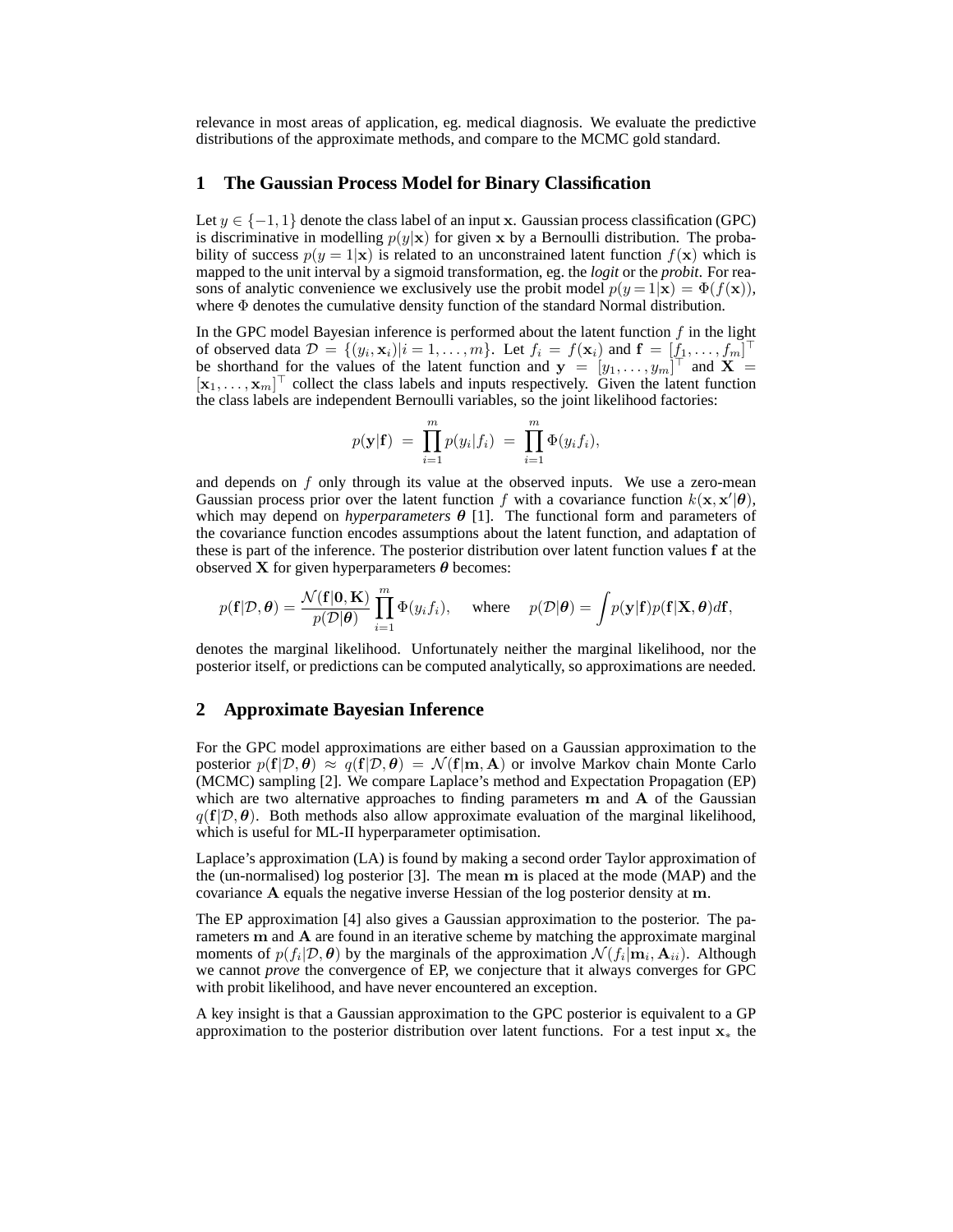

Figure 1: Panel (a) provides a one-dimensional illustration of the approximations. The prior  $\mathcal{N}(f|0, 5^2)$  combined with the probit likelihood  $(y = 1)$  results in a skewed posterior. The likelihood uses the right axis, all other curves use the left axis. Laplace's approximation peaks at the posterior mode, but places far too much mass over negative values of f and too little at large positive values. The EP approximation matches the first two posterior moments, which results in a larger mean and a more accurate placement of probability mass compared to Laplace's approximation. In Panel (b) we caricature a high dimensional zeromean Gaussian prior as an ellipse. The gray shadow indicates that for a high dimensional Gaussian most of the mass lies in a thin shell. For large latent signals (large entries in  $\mathbf{K}$ ), the likelihood essentially cuts off regions which are incompatible with the training labels (hatched area), leaving the upper right orthant as the posterior. The dot represents the mode of the posterior, which remains close to the origin.

approximate predictive latent and class probabilities are:

$$
q(f_*|\mathcal{D}, \boldsymbol{\theta}, \mathbf{x}_*) = \mathcal{N}(\mu_*, \sigma_*^2), \quad \text{and} \quad q(y_*=1|\mathcal{D}, \mathbf{x}_*) = \Phi(\mu_*/\sqrt{1+\sigma_*^2}),
$$

where  $\mu_* = \mathbf{k}_*^{\top} \mathbf{K}^{-1} \mathbf{m}$  and  $\sigma_*^2 = k(\mathbf{x}_*, \mathbf{x}_*) - \mathbf{k}_*^{\top} (\mathbf{K}^{-1} - \mathbf{K}^{-1} \mathbf{A} \mathbf{K}^{-1}) \mathbf{k}_*$ , where the vector  $\mathbf{k}_* = [k(\mathbf{x}_1, \mathbf{x}_*), \dots, k(\mathbf{x}_m, \mathbf{x}_*)]^\top$  collects covariances between  $\mathbf{x}_*$  and training inputs **X**.

MCMC sampling has the advantage that it becomes exact in the limit of long runs and so provides a *gold standard* by which to measure the two analytic methods described above. Although MCMC methods can in principle be used to do inference over f and  $\theta$  *jointly* [5], we compare to methods using ML-II optimisation over  $\theta$ , thus we use MCMC to integrate over f only. Good marginal likelihood estimates are notoriously difficult to obtain; in our experiments we use Annealed Importance Sampling (AIS) [6], combining several Thermodynamic Integration runs into a single (unbiased) estimate of the marginal likelihood.

Both analytic approximations have a computational complexity which is cubic  $\mathcal{O}(m^3)$  as common among non-sparse GP models due to inversions  $m \times m$  matrices. In our implementations LA and EP need similar running times, on the order of a few minutes for several hundred data-points. Making AIS work efficiently requires some fine-tuning and a single estimate of  $p(\mathcal{D}|\boldsymbol{\theta})$  can take several hours for data sets of a few hundred examples, but this could conceivably be improved upon.

# **3 Structural Properties of the Posterior and its Approximations**

Structural properties of the posterior can best be understood by examining its construction. The prior is a correlated m-dimensional Gaussian  $\mathcal{N}(\mathbf{f}|\mathbf{0}, \mathbf{K})$  centred at the origin. Each likelihood term  $p(y_i|f_i)$  *softly* truncates the half-space from the prior that is incompatible with the observed label, see Figure 1. The resulting posterior is *unimodal* and *skewed*, similar to a multivariate Gaussian truncated to the orthant containing y. The mode of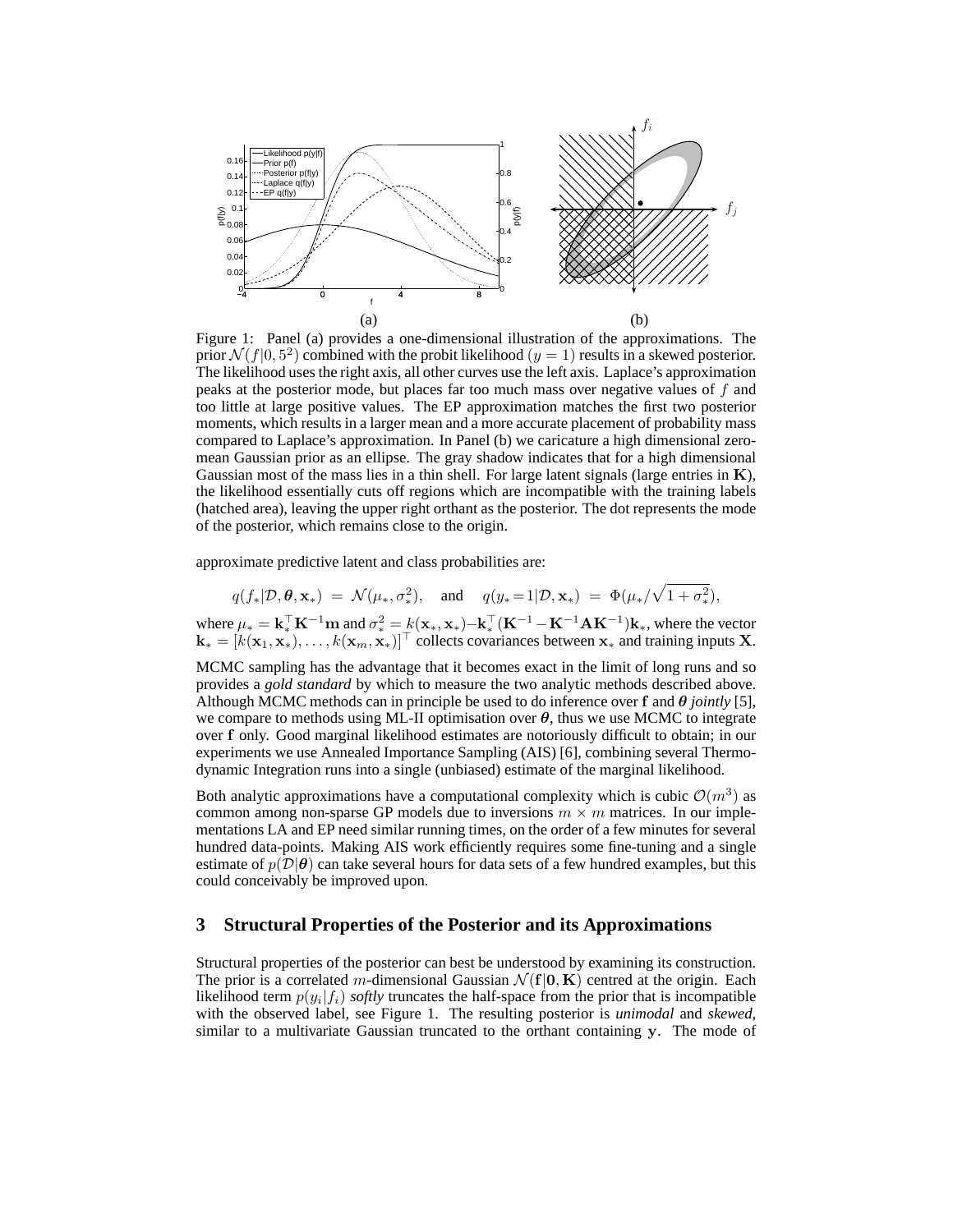the posterior remains close to the origin, while the mass is placed in accordance with the observed class labels. Additionally, high dimensional Gaussian distributions exhibit the property that most probability mass is contained in a thin ellipsoidal shell – depending on the covariance structure – away from the mean [7, ch. 29.2]. Intuitively this occurs since in high dimensions the volume grows extremely rapidly with the radius. As an effect the mode becomes less representative (typical) for the prior distribution as the dimension increases. For the GPC posterior this property persists: the mode of the posterior distribution stays relatively close to the origin, still being unrepresentative for the posterior distribution, while the mean moves to the mass of the posterior making mean and mode differ significantly.

We cannot generally assume the posterior to be close to Gaussian, as in the often studied limit of low-dimensional parametric models with large amounts of data. Therefore in GPC we must be aware of making a Gaussian approximation to a non-Gaussian posterior. From the properties of the posterior it can be expected that Laplace's method places m in the right orthant but too close to the origin, such that the approximation will overlap with regions having practically zero posterior mass. As an effect the amplitude of the approximate latent posterior GP will be underestimated systematically, leading to overly cautious predictive distributions. The EP approximation does not rely on a local expansion, but assumes that the marginal distributions can be well approximated by Gaussians. This assumption will be examined empirically below.

## **4 Experiments**

In this section we compare and inspect approximations for GPC using various benchmark data sets. The primary focus is not to optimise the absolute performance of GPC models but to compare the relative accuracy of approximations and to validate the arguments given in the previous section. In all experiments we use a covariance function of the form:

$$
k(\mathbf{x}, \mathbf{x}'|\boldsymbol{\theta}) = \sigma^2 \exp\left(-\frac{1}{2} \left\|\mathbf{x} - \mathbf{x}'\right\|^2 / \ell^2\right),\tag{1}
$$

such that  $\theta = [\sigma, \ell]$ . We refer to  $\sigma^2$  as the signal variance and to  $\ell$  as the characteristic length-scale. Note that for many classification tasks it may be reasonable to use an individual length scale parameter for every input dimension (ARD) or a different kind of covariance function. Nevertheless, for the sake of presentability we use the above covariance function and we believe the conclusions about the accuracy of approximations to be independent of this choice, since it relies on arguments which are independent of the form of the covariance function.

As measure of the accuracy of predictive probabilities we use the average information in bits of the predictions about the test targets in excess of that of random guessing. Let  $p^* = p(y_* = 1 | \mathcal{D}, \theta, \mathbf{x}_*)$  be the model's prediction, then we average:

$$
I(p_i^*, y_i) = \frac{y_i + 1}{2} \log_2(p_i^*) + \frac{1 - y_i}{2} \log_2(1 - p_i^*) + H \tag{2}
$$

over all test cases, where  $H$  is the entropy of the training labels. The error rate  $E$  is equal to the percentage of erroneous class assignments if prediction is understood as a decision problem with symmetric costs.

For the first set of experiments presented here the well-known USPS digits and the Ionosphere data set were used. A binary sub-problem from the USPS digits is defined by only considering 3's vs. 5's (which is probably the hardest of the binary sub-problems) and dividing the data into 767 cases for training and 773 for testing. The Ionosphere data is split into 200 training and 151 test cases. We do an exhaustive investigation on a fine regular grid of values for the log hyperparameters. For each  $\theta$  on the grid we compute the approximated log marginal likelihood by LA, EP and AIS. Additionally we compute the respective predictive performance (2) on the test set. Results are shown in Figure 2.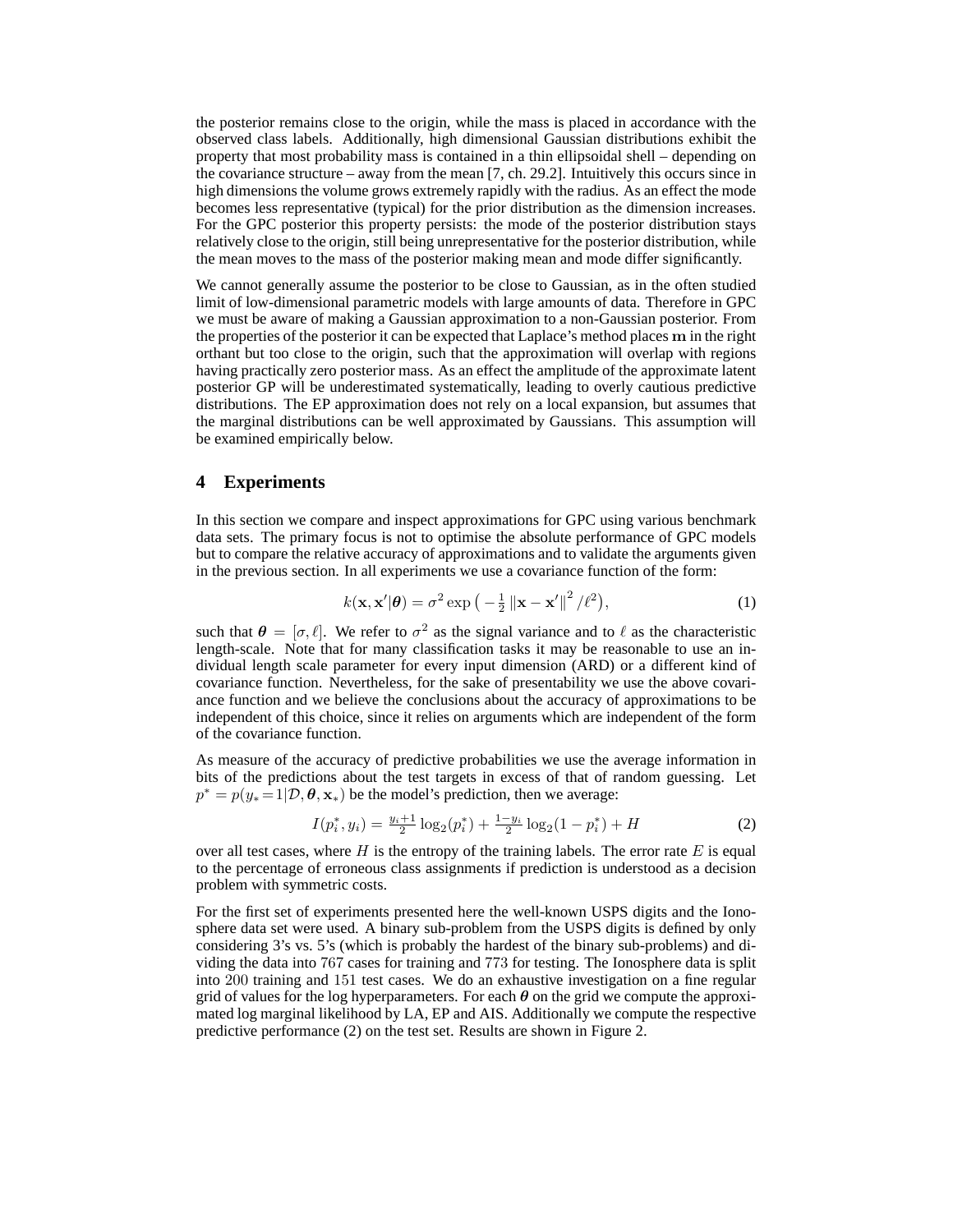

Figure 2: Comparison of marginal likelihood approximations and predictive performances of different approximation techniques for USPS 3s vs. 5s (upper half) and the Ionosphere data (lower half). The columns correspond to LA (a), EP (b), and MCMC (c). The rows show estimates of the log marginal likelihood (rows  $1 \& 3$ ) and the corresponding predictive performance (2) on the test set (rows 2 & 4) respectively.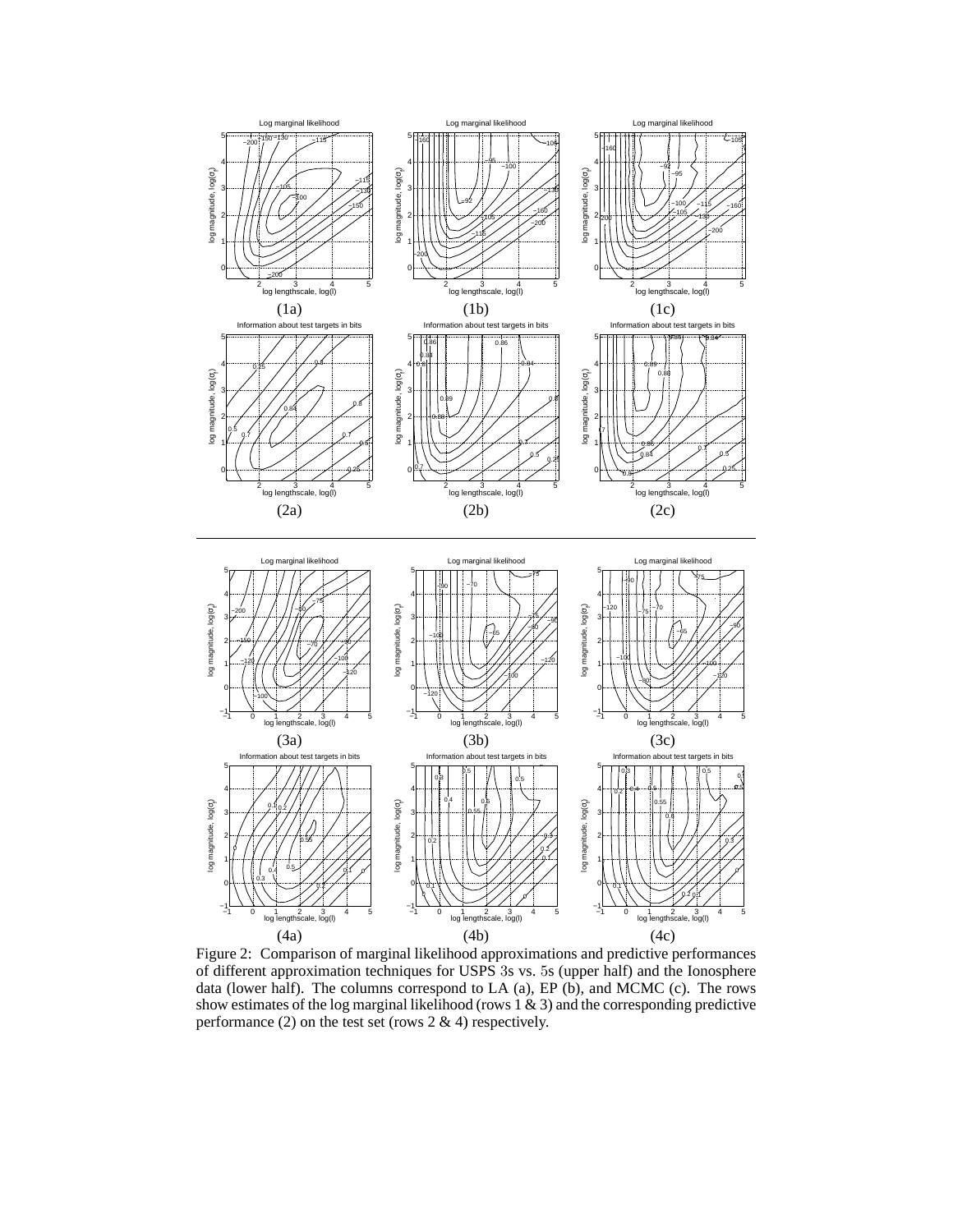

Figure 3: Panel (a) and (b) show two marginal distributions  $p(f_i | \mathcal{D}, \theta)$  from a GPC posterior and its approximations. The true posterior is approximated by a normalised histogram of 9000 samples of  $f_i$  obtained by MCMC sampling. Panel (c) shows a histogram of samples of a marginal distribution of a truncated high-dimensional Gaussian. The line describes a Gaussian with mean and variance estimated from the samples.

For all three approximation techniques we see an agreement between marginal likelihood estimates and test performance, which justifies the use of ML-II parameter estimation. But the shape of the contours and the values differ between the methods. The contours for Laplace's method appear to be *slanted* compared to EP. The marginal likelihood estimates of EP and AIS agree surprisingly well<sup>1</sup>, given that the marginal likelihood comes as a 767 respectively 200 dimensional integral. The EP predictions contain as much information about the test cases as the MCMC predictions and significantly more than for LA. Note that for small signal variances (roughly  $\ln(\sigma^2)$  < 1) LA and EP give very similar results. A possible explanation is that for small signal variances the likelihood does not *truncate* the prior but only *down-weights* the tail that disagrees with the observation. As an effect the posterior will be less skewed and both approximations will lead to similar results.

For the USPS 3's vs. 5's we now inspect the marginal distributions  $p(f_i|\mathcal{D}, \theta)$  of single latent function values under the posterior approximations for a given value of  $\theta$ . We have chosen the values  $\ln(\sigma) = 3.35$  and  $\ln(\ell) = 2.85$  which are between the ML-II estimates of EP and LA. Hybrid MCMC was used to generate 9000 samples from the posterior  $p(\mathbf{f}|\mathcal{D}, \boldsymbol{\theta})$ . For LA and EP the approximate marginals are  $q(f_i|\mathcal{D}, \boldsymbol{\theta}) = \mathcal{N}(f_i|\mathbf{m}_i, \mathbf{A}_{ii})$ where m and A are found by the respective approximation techniques.

In general we observe that the marginal distributions of MCMC samples agree very well with the respective marginal distributions of the EP approximation. For Laplace's approximation we find the mean to be underestimated and the marginal distributions to overlap with zero far more than the EP approximations. Figure (3a) displays the marginal distribution and its approximations for which the MCMC samples show maximal skewness. Figure (3b) shows a typical example where the EP approximation agrees very well with the MCMC samples. We show this particular example because under the EP approximation  $p(y_i = 1|\mathcal{D}, \theta) < 0.1\%$  but LA gives a wrong  $p(y_i = 1|\mathcal{D}, \theta) \approx 18\%$ .

In the experiment we saw that the marginal distributions of the posterior often agree very

<sup>&</sup>lt;sup>1</sup>Note that the agreement between the two seems to be limited by the accuracy of the MCMC runs, as judged by the regularity of the contour lines; the tolerance is less than one unit on a (natural) log scale.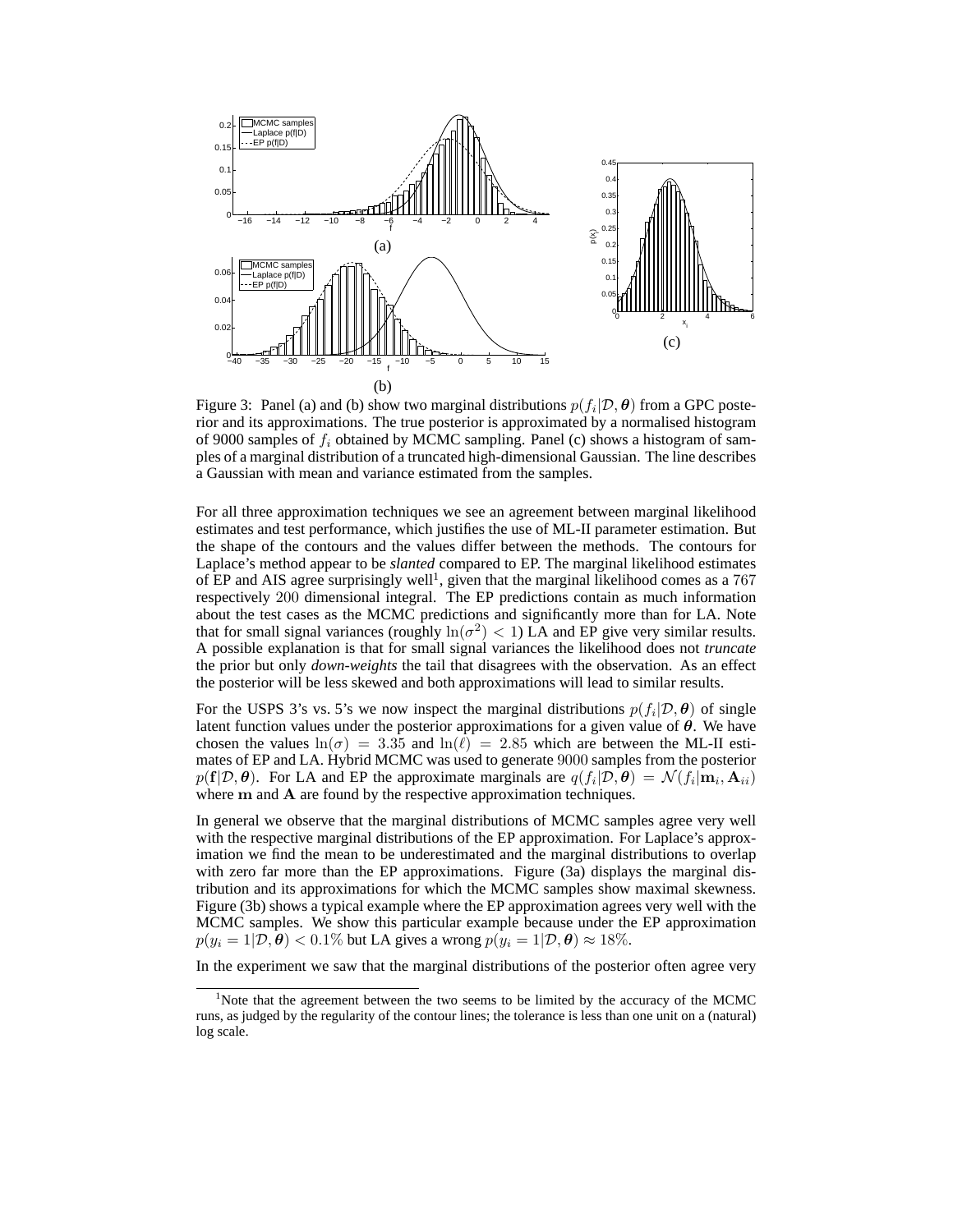well with a Gaussian approximation. This seems to contradict the description given in the previous section were we argued that the posterior is skewed by construction. In order to inspect the marginals of a truncated high-dimensional multivariate Gaussian distribution we made an additional synthetic experiment. We constructed a 767 dimensional Gaussian  $\mathcal{N}(\mathbf{x}|\mathbf{0}, \mathbf{C})$  with a covariance matrix having one eigenvalue of 100 with eigenvector 1, and all other eigenvalues are 1. We then truncate this distribution such that all  $x_i \ge 0$ . Note that the mode of the truncated Gaussian is still at zero, whereas the mean moves towards the remaining mass. Figure (3c) shows a normalised histogram of samples from a marginal distribution of one  $x_i$ . The samples agree very well with a Gaussian approximation. In the previous section we described the somewhat surprising property, that for a truncated high-dimensional Gaussian, resembling the posterior, the mode (used by LA) may not be particularly representative of the distribution. Although the marginal is also truncated, it is still exceptionally well modelled by a Gaussian – however, the Laplace approximation centred on the origin would be completely inappropriate.

In a second set of experiments we compare the predictive performance of LA and EP for GPC on several well known benchmark problems. Each data set is randomly split into 10 folds of which one at a time is left out as a test set to measure the predictive performance of a model trained (or selected) on the remaining nine folds. All performance measures are averages over the 10 folds. For GPC we implement model selection by ML-II hyperparameter estimation, reporting results given the  $\theta$  that maximised the respective approximate marginal likelihoods  $p(\mathcal{D}|\boldsymbol{\theta})$ .

In order to get a better picture of the absolute performance we also compare to results obtained by C-SVM classification. The kernel we used is equivalent to the covariance function (1) without the signal variance parameter. For each fold the parameters  $C$  and  $\ell$  are found in an inner loop of 5-fold cross-validation, in which the parameter grids are refined until the performance stabilises. Predictive probabilities for test cases are obtained by mapping the unthresholded output of the SVM to  $[0, 1]$  using a sigmoid function [8].

Results are summarised in Table 1. Comparing Laplace's method to EP the latter shows to be more accurate both in terms of error rate and information. While the error rates are relatively similar the predictive distribution obtained by EP shows to be more informative about the test targets. Note that for GPC the error rate only depends of the sign of the mean  $\mu_*$  of the approximated posterior over latent functions and not the entire posterior predictive distribution. As to be expected, the length of the mean vector  $\|\mathbf{m}\|$  shows much larger values for the EP approximations. Comparing EP and SVMs the results are mixed. For the Crabs data set all methods show the same error rate but the information content of the predictive distributions differs dramatically. For some test cases the SVM predicts the wrong class with large certainty.

## **5 Summary & Conclusions**

Our experiments reveal serious differences between Laplace's method and EP when used in GPC models. From the structural properties of the posterior we described why LA systematically underestimates the mean m. The resulting posterior GP over latent functions will have too small amplitude, although the sign of the mean function will be mostly correct. As an effect LA gives over-conservative predictive probabilities, and diminished information about the test labels. This effect has been show empirically on several real world examples. Large resulting discrepancies in the actual posterior probabilities were found, even at the training locations, which renders the predictive class probabilities produced under this approximation grossly inaccurate. Note, the difference becomes less dramatic if we only consider the classification error rates obtained by thresholding  $p^*$  at 1/2. For this particular task, we've seen the the sign of the latent function tends to be correct (at least at the training locations).